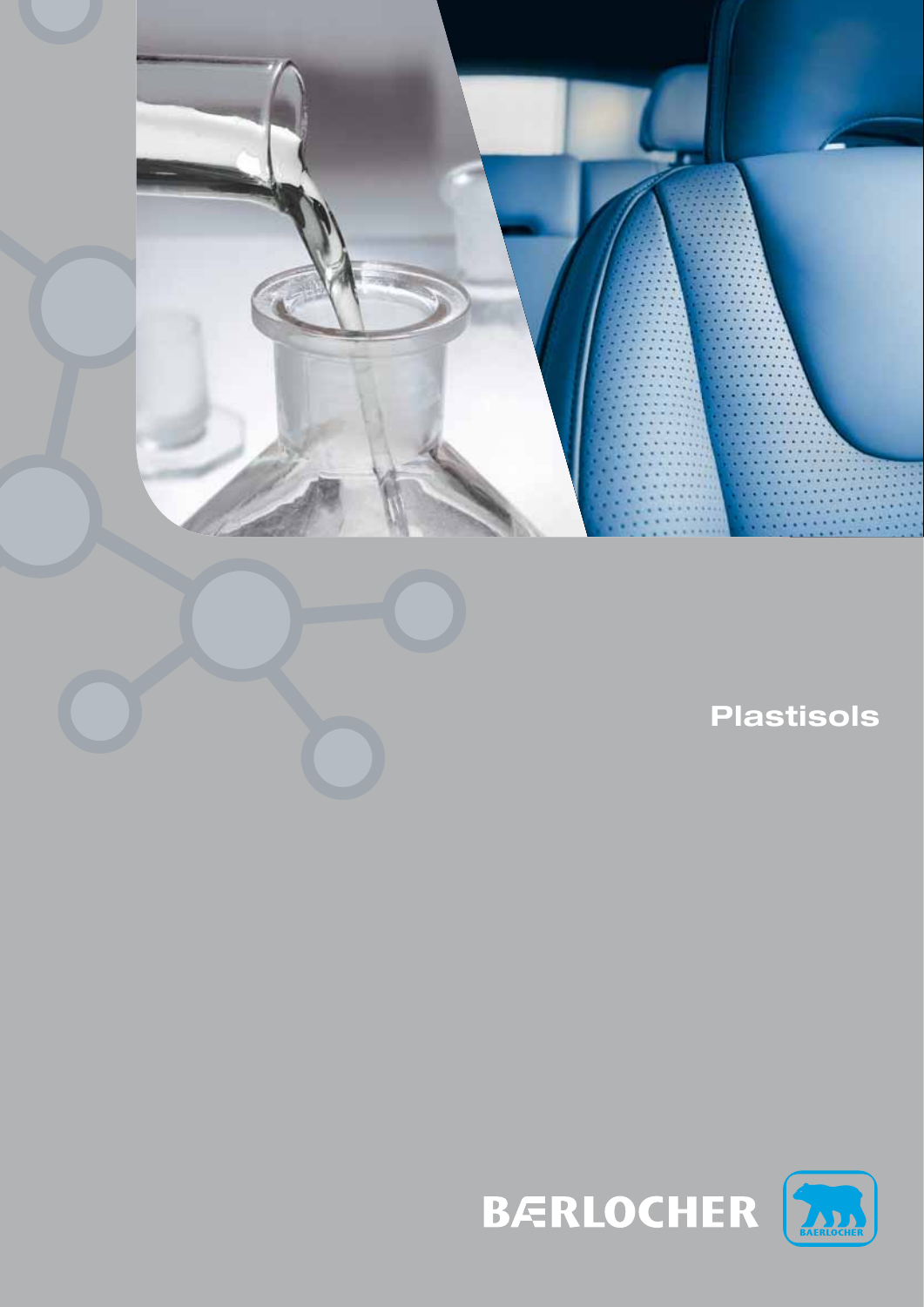

# **we add character to plastics**

The Baerlocher Group of Companies is one of the world's leading suppliers of additives for the plastics industry with a strong focus on PVC. Baerlocher has extensive technology and market knowledge drawn from more than 190 years of company history.

Additives play a crucial role in determining processing properties as well as product quality and character. Baerlocher offers a broad range of additives for polymers suitable for various industries.

Baerlocher is your global partner for Ca-based solutions and metal soaps.

By developing and supplying innovative additives, Baerlocher enables the plastics industry worldwide to manufacture high-quality and sustainable products.

**www.baerlocher.com**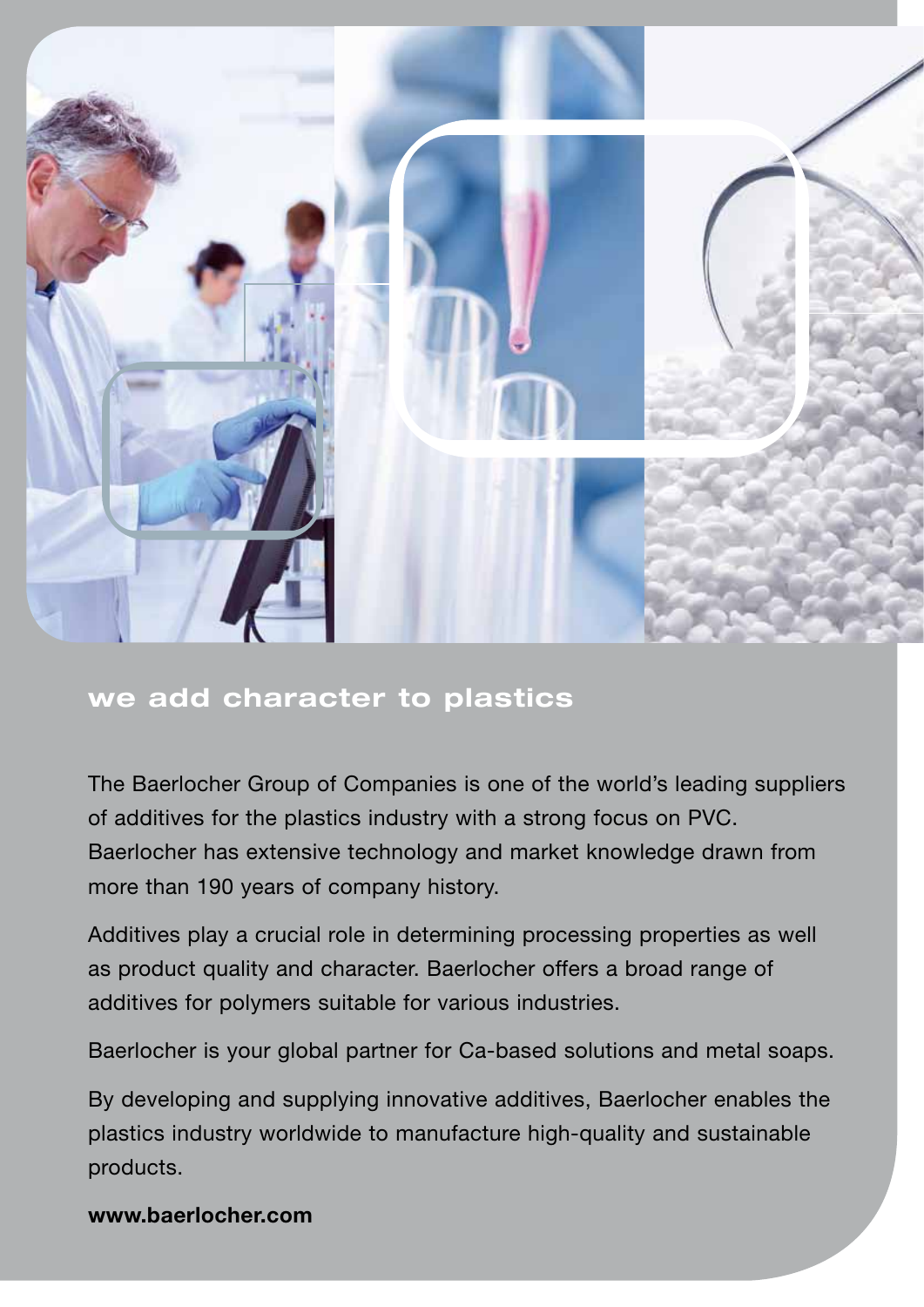

Sixteen production sites in Germany, United Kingdom, Italy, France, San Marino, Turkey, the United States, China, Malaysia, Korea, India, Brazil, Peru and Argentina as well as a worldwide sales network make the Baerlocher group of companies a strong partner. This global presence and 1150 employees worldwide make sure that we are always close to the customer. Future-oriented, we are continuously investing in research and development. Our innovative power results from the creativity of our in-house scientists and technical experts. Baerlocher has R&D facilities all over the world.

Sustainable development, safe and environmentally friendly production processes as well as protection of people and the environment are key corporate goals. Our quality management system with ISO 9001 certification, our environmental management system with ISO 14001 certification and our energy saving management system ISO 50001 certification encourage all employees to act responsibly in order to achieve joint success with our customers.

## **Baerlocher products**

| <b>BAEROPAN</b>  | <b>BAEROCID</b> |
|------------------|-----------------|
| <b>BAEROSTAB</b> | <b>BAEROCIN</b> |
| <b>BAEROPOL</b>  | <b>CEASIT</b>   |
| <b>BAEROLUB</b>  | <b>ZINCUM</b>   |
| <b>BAEROPHOB</b> |                 |

**BERLOCHER** 

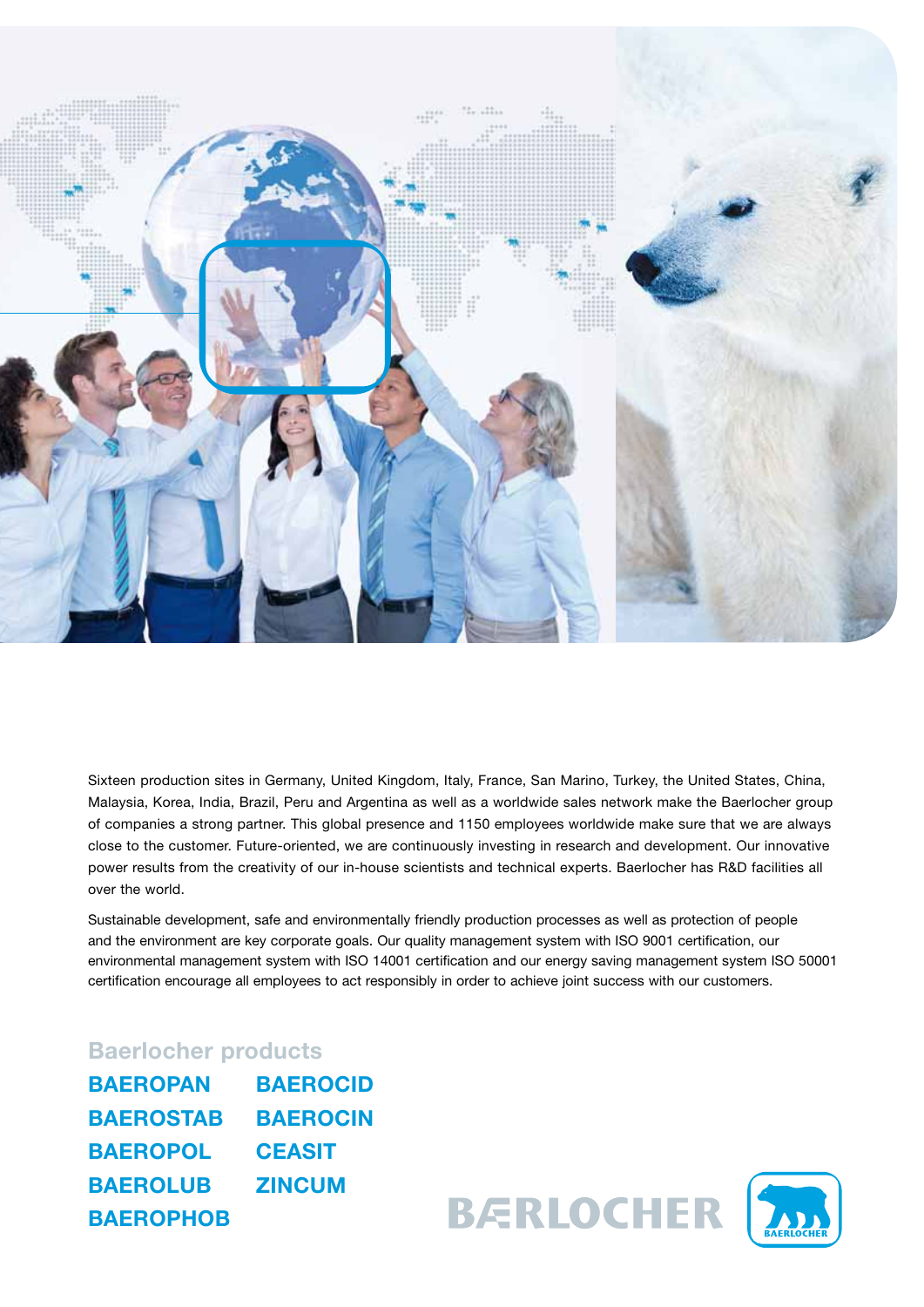

# **Baerlocher PVC Additives**

- **high-performance**
- **tailor-made**
- **quality-controlled**
- **future-orientated**
- **cost-efficient**

## **Contents**

- **Additives for the processing of PVC plastisol 5**
- **Applications 9**
- Carpet backing and closures 9
- Flooring 10
- Artificial leather 15
- Stabilizers for automotive use 16
- Wall coverings 17
- Stabilizers for outdoor applications, coated textiles, roofing and coil coating 18
- Car underbody sealants and seam sealers 19
- Dip coating 19
- Rotational moulding 20
- Conveyor and processing belts 21
- **Product groups 22**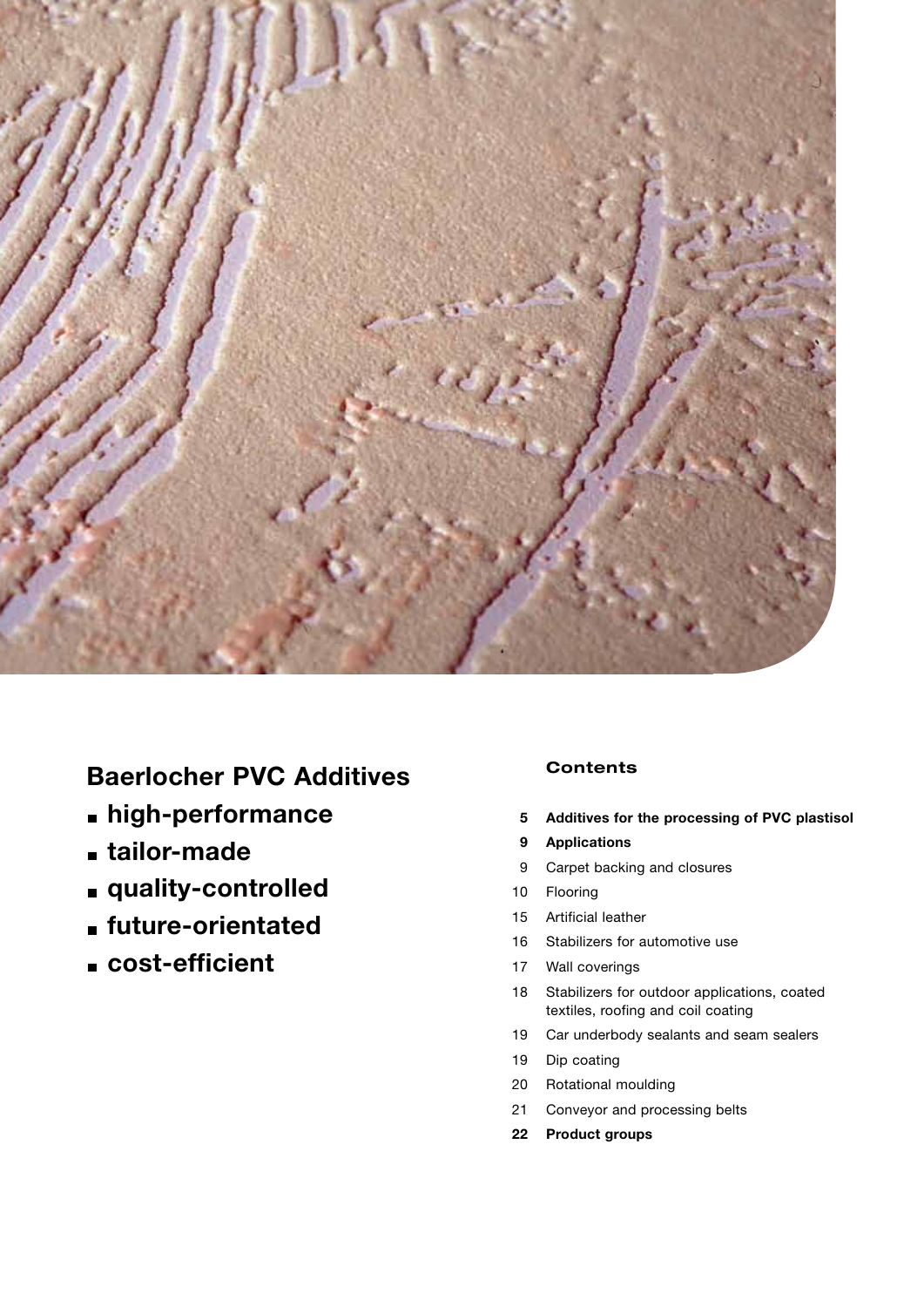# **Additives for the Processing of PVC Plastisol**

Plastisols are dispersions of paste PVC resins in plasticizer. Being liquid, plastisols allow pressureless moulding at room temperature. Plastisols fuse or gel when heated and turn into a homogenous melt at about 150 – 210 °C. Liquid BaZn, CaZn stabilizers, pastes and modern solid CaZn stabilizers are widely used for plastisol processing. Contrary to other PVC processing methods, the required amount of stabilizer is relatively small. Lubricants are normally not used for processing, e.g. release agents can be applied directly to the mould instead of being incorporated into the plastisol. If necessary, both heat and light stability of mixed metal stabilizers can be enhanced by adding epoxidised soya bean oil (ESBO) like Baerostab LSA or epoxidised fatty acid ester like Baerostab LSU. Low tox, low odour and low volatile stabilizer systems have become more and more common in plastisol applications, e.g. in flooring, wall coverings, toys, car interiors, etc. ...

Baerlocher stabilizers for plastisols are developed under respect of REACH regarding the safety and protection of people and environment.

When choosing a stabilizer, the requirements of the final product need to be specified in detail in order to adjust both the performance and the price-effectiveness of the stabilizer. The requirements a stabilizer must comply with:

- application
- processing and specific necessities
- the performance required of the final product
- the legal requirements during manufacturing and use of the final product.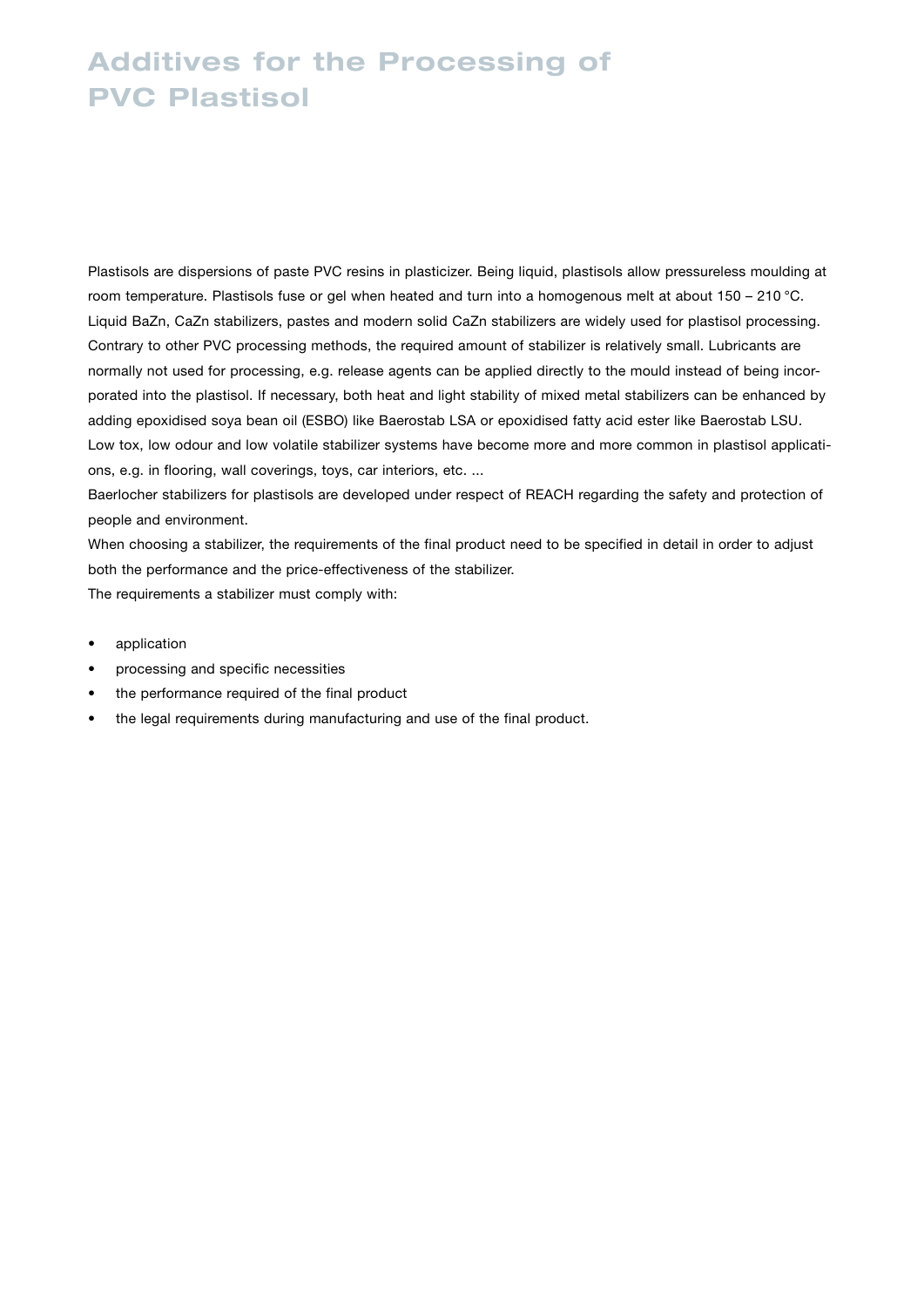

Plastisol products (unsupported or supported) include the following:

- • artificial leather (compact, expanded, compact-expanded)
- automotive artificial leather (compact, expanded, compact-expanded)
- car underbody sealants and seam sealers (compact)
- carpet backing and heavy weight coatings (compact, expanded)
- • conveyor belts (compact, single-layers, multi-layers)
- dipped goods and dip coatings (compact, e.g. tool handholds, bar ends)
- dolls, balls, toy animals, anatomic models for education, etc. (compact)
- floorings (compact, expanded, compact-expanded)
- wall coverings (compact, expanded, compact-expanded)
- coated textiles, tarpaulins, tents, coil coatings (compact)
- roofing membranes (compact)
- sealants for closures (compact, expanded)
- gloves, boots (compact)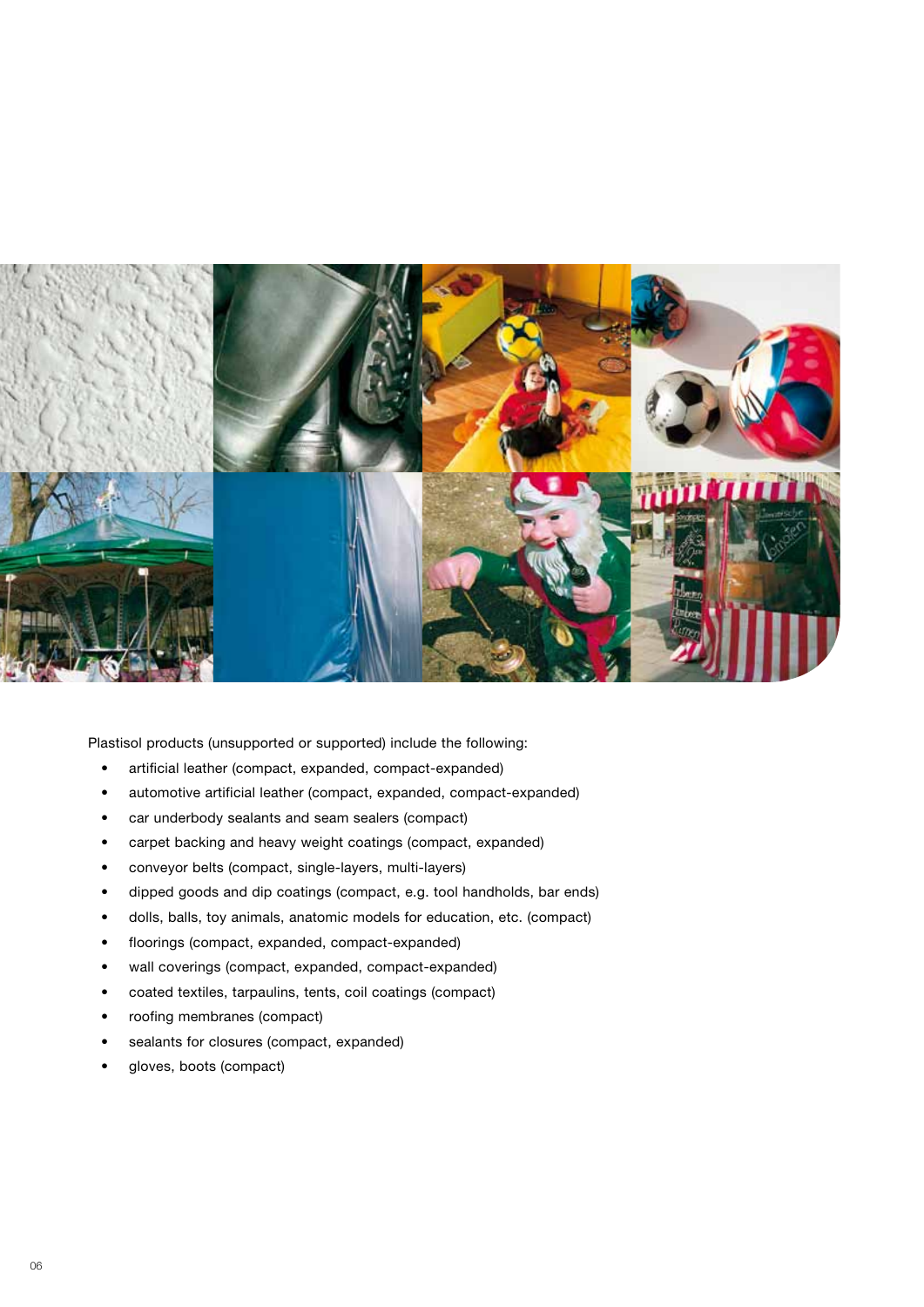The most important properties which are influenced by the stabilizer include:

| <b>Stabilizer</b>                 | Processing                 | <b>Finished product</b>                   |
|-----------------------------------|----------------------------|-------------------------------------------|
| Efficiency                        | Static heat stability      | Haptic / Surface / Gloss / Colour / Odour |
| Compatibility with ESBO           | Dynamic heat stability     | Transparency / Whiteness                  |
| Compatibility with plasticizer    | <b>Fusion</b>              | Conformity to regulations / standards     |
| Compatibility with bonding agents | Adhesion                   | Toxicity / non tox approval               |
| Colour                            | Mould release              | Residual heat stability                   |
| Emission / VOC                    | Plate-out during embossing | Light fastness / UV resistance            |
| Flashpoint                        | Condensation               | Weather resistance                        |
| Odour                             | Paste deaeration           | Heat ageing resistance                    |
| Handling behaviour                | Paste viscosity            | Amine resistance                          |
| Storage stability                 | Paste ageing               | Fogging / Emissions / VOC                 |
| Ingredients                       |                            | Migration behaviour                       |
|                                   |                            | Printability                              |
|                                   |                            | Weldability                               |
|                                   |                            | Adhesive compatibility                    |
|                                   |                            | <b>Blocking behaviour</b>                 |

### **Important notice**

Non-tox products: A group of stabilizers composed of those components approved by the different regulations as substances in PVC intended to come into contact with foodstuffs. For detailed pieces of information please contact one of Baerlocher's representatives.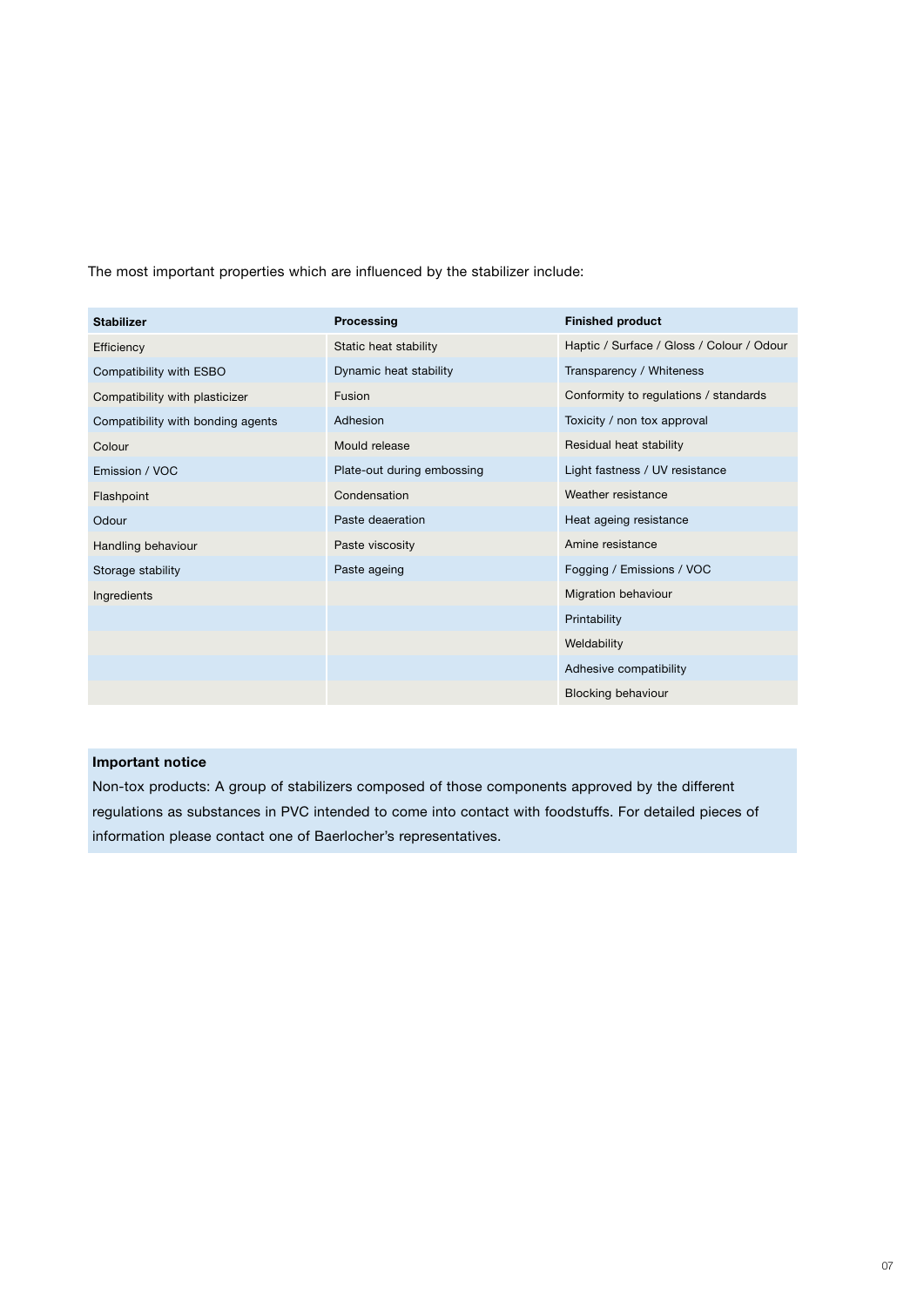Dependent on the final use goods could be produced in compact and expanded form or in many combinations. Expanded goods are either produced by mechanical foam (dispersion of small air bubbles like whipped cream) or by chemical process (decomposition of added blowing agent).

Azodicarbonamide (ADC) is the blowing agent with highest importance. For food contact applications (e.g. crown caps) ADC is no longer admitted and replaced by sodium-hydrogen-carbonate in combination with a non-tox stabilizer.

So called kickers reduce the high decomposition temperature of ADC to approx. 150°C to 200°C. Kickers also have a stabilising effect.

Most widely-used kickers are potassium-zinc (K/Zn) and barium-zinc (Ba/Zn). Kickers based on low odour and low volatile solvents with a flash point higher 100°C are favoured.

For plastisol processing following techniques are used :

- • Spread coating
- Screen printing
- **Casting**
- **Dipping**
- **Spraying**

During spread coating the plastisol is applied to textiles, fabrics, mats, metal belts, papers or release papers by a knife, a roller or a brush, followed by gelling or pre-gelling when further coatings will be applied. Gelling and pre-gelling could be made by drum or by oven.

Casting technology include 3 different possibilities:

A. casting of solid parts

B. slush moulding of half-open parts (e.g. crash pads for automotive applications) and

C. rotational moulding for the manufacture of closed hollow bodies (e.g. balls, dolls, toys, anatomic models)

There are two different ways of dip coating: hot dipping (the moulds or metal parts are heated before dipping) and cold dipping (the moulds or metal parts are cold or slightly pre-heated when dipped into the plastisol). With hot dipping coating thickness is determined by temperature of the dipped part and the dipping time in the plastisol, which has usually a low viscosity and very good ageing behaviour. With cold dipping viscosity and rheological behaviour are the most important factors.

During spraying process the PVC mass is applied by a nozzles to metal surfaces under high pressure. The sprayed product will be gelled by moving to an oven.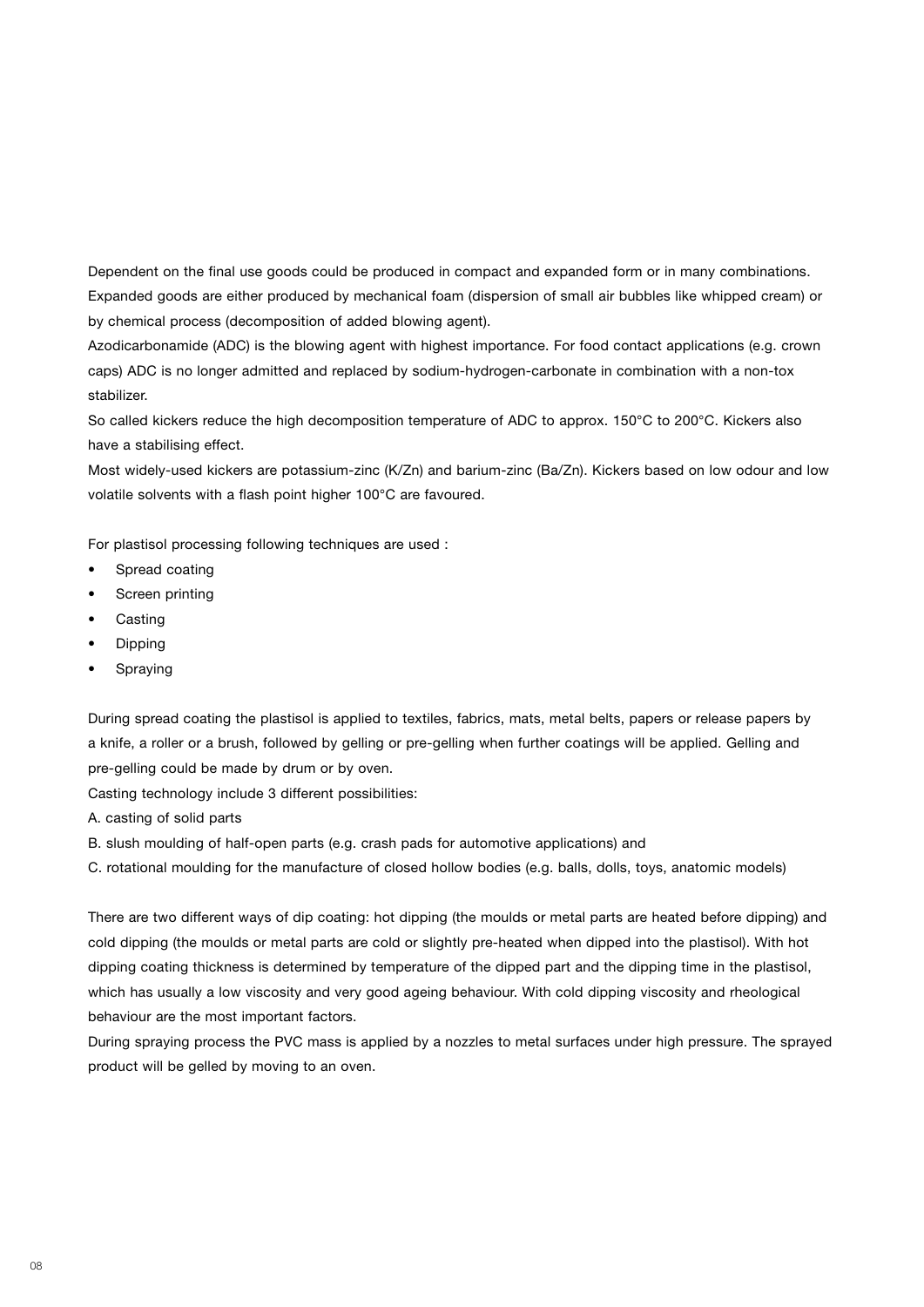# **Applications**

## **Stabilizers for carpet backing**

With this application based on paste-making PVC copolymers (approx. 5 % acetate) special types of azodicarbonamide are used which contain some activators for reduction of the decomposition temperature. For increasing activation kickers are suitable due to their high zinc content.

For compact backing or heavy-weight coatings the same CaZn stabilizers are recommended as used for basecoat of CV flooring (cf. p. 10).

| Baerostab   | Form | Type       | Characteristics                                                                   |
|-------------|------|------------|-----------------------------------------------------------------------------------|
| $L$ 144-100 |      | Zn         | Standard octoate free zinc kicker, solvent with high flash point                  |
| <b>KK48</b> |      | <b>KZn</b> | High performance, fast kicker, outstanding early colour                           |
| KK 430      |      | <b>KZn</b> | Standard, fast kicker, good heat stability                                        |
| CT 680 X RF |      | MgZn       | Standard, good colour properties, phosphite free, nonylphenol free,<br>ptBBA free |
| CT 683 X RF |      | MgZn       | Standard, phosphite free, 2-EHA free, nonylphenol free, ptBBA free,               |

 $L =$  liquid

## **Stabilizers for closures**

Sealing compounds for closures must display special organoleptic properties (no influence on taste and colour of foodstuff). The following products have been found to yield satisfactory results:

| Baerostab                        | Form      | <b>Type</b> | Characteristics                                                                                                                 |
|----------------------------------|-----------|-------------|---------------------------------------------------------------------------------------------------------------------------------|
| Zincum 5<br>Zincum T             | P         | Zn          | Standard, non-tox, solid kicker with stabilising effect, phosphite free,<br>2-EHA free.                                         |
| Zinkcaprilat SW                  | P         | Zn          | Standard plus, non-tox, solid kicker with stabilising effect,<br>phosphite free, 2-EHA free, higher Zn content as Zincum series |
| <b>NT 1 S</b><br><b>NT 170 P</b> | P         | CaZn        | Standard, non-tox, solid stabilizer with kicking effect, phosphite free,<br>2-EHA free                                          |
| <b>NT 164 PS</b>                 | <b>PS</b> | CaZn        | Standard, non-tox, stabilizer in paste form, phosphite free, 2-EHA free,<br>cost efficient                                      |
| <b>NT 170 PS</b>                 | <b>PS</b> | CaZn        | Standard, non-tox, stabilizer in paste form, phosphite free, 2-EHA free,<br>good heat stability                                 |
| NT 324-1 P                       | P         | Zn          | Standard, non-tox, solid stabilizer, 2-EHA free, in combination with<br>food-approved foaming agent Baerocel NT 2005            |

PS = paste; P = powder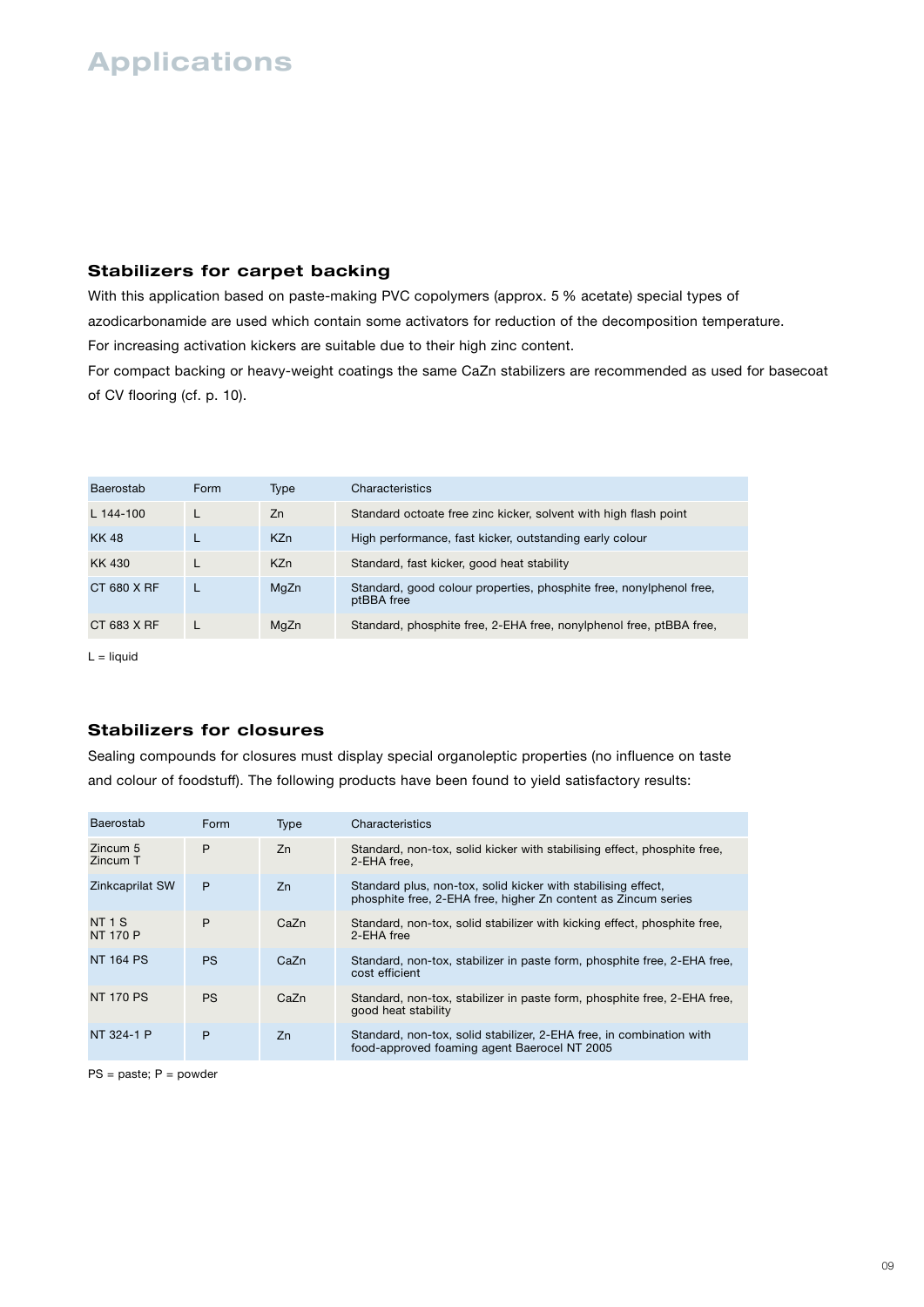## **Stabilizers for flooring**

Floorings manufactured by plastisol processing are heterogeneous (combination of PVC with other materials, e.g. glassfibre mat), mainly Cushion Vinyls (CV).

### **CV flooring**

| Top coat  |                         |
|-----------|-------------------------|
| Foam      | Printing with inhibitor |
| Base coat | Glass fibre mat         |
| Back coat |                         |

#### **As shown above, CV flooring normally consists of 6 layers (from top to bottom):**

- 1. the topcoat or wear layer (provides the wearing properties),
- 2. the printing, normally up to 6 colours, partly with inhibitor containing printing ink,
- 3. the foam coat which will be chemically inhibited,
- 4. the basecoat (or impregnation coat) for closing the open glass fibre mat and for achieving an absolutely smooth surface for the following coating,
- 5. the glass fibre mat and
- 6. the backing.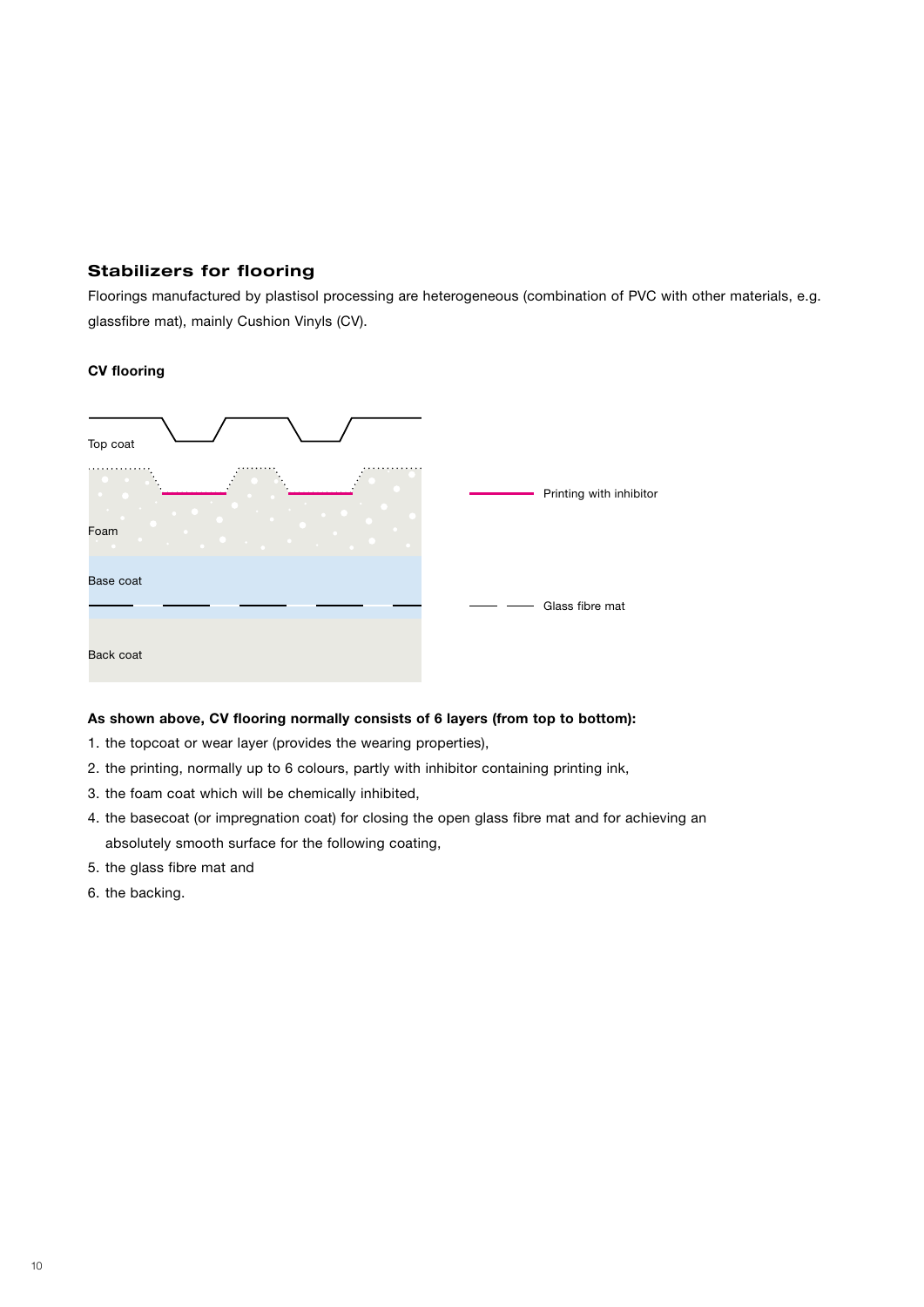#### **Topcoat**

The topcoat is the last spread coating in the manufacture of the upper side of the flooring. After applying the topcoat the flooring is finally gelled and expanded in an oven. This step mainly determines the speed of the total line, assuming that the total process is continuous. The stabilizer of the topcoat must meet quite a number of demanding requirements. Not only does

the stabilizer impart the heat stability required for processing, it also influences colour, transparency, brilliancy, light stability, dark yellowing, stain resistance, PU lacquering and the decomposition of the blowing agent in the foam coat close to the border-line foam coat/top-coat.

Other important requirements are very low volatility, low odour and low phenol content. The following stabilizers are recommended:

| Baerostab             | Form      | <b>Type</b> | Characteristics                                                                                                                                                                    |
|-----------------------|-----------|-------------|------------------------------------------------------------------------------------------------------------------------------------------------------------------------------------|
| CT 9183 X RF          | L         | CaZn        | Standard, low phenol, 2-EHA free, nonylphenol free, ptBBA free,<br>low odour                                                                                                       |
| CT 9169 X RF          | L         | CaZn        | Standard plus, low phenol, 2-EHA free, nonylphenol free, ptBBA free                                                                                                                |
| CT 9183 XLP RF        | L         | CaZn        | Standard, very low phenol, 2-EHA free, nonylphenol free, ptBBA free,<br>low odour                                                                                                  |
| CT 9169 XLP RF        | L         | CaZn        | Standard plus, very low phenol, 2-EHA free, nonylphenol free,<br>ptBBA free                                                                                                        |
| <b>UBZ 613-1 X RF</b> | L         | BaZn        | Standard plus, low phenol, low odour, 2-EHA free, nonylphenol free,<br>ptBBA free, designed for "gelling drum" processing,                                                         |
| CT 143-1 PS           | <b>PS</b> | CaZn        | Standard plus, low odour, phenol free, 2-EHA free, nonylphenol free,<br>ptBBA free, designed for "gelling drum" processing,<br>Paste based on DIDP, dosage between 3.0 and 5.0 phr |
| CT 343-1 P            | S         | CaZn        | Standard plus, low odour, phenol free, 2-EHA free, nonylphenol free,<br>ptBBA free, designed for "gelling drum" processing, Dosage between<br>1,0 and 1,5 phr                      |
| CT 1181 P             | S         | CaZn        | Standard plus, low odour, phenol free, 2-EHA free, nonylphenol free,<br>ptBBA free,Dosage between 1,0 and 2,0 phr                                                                  |

 $L =$  liquid;  $PS =$  paste;  $S =$  solid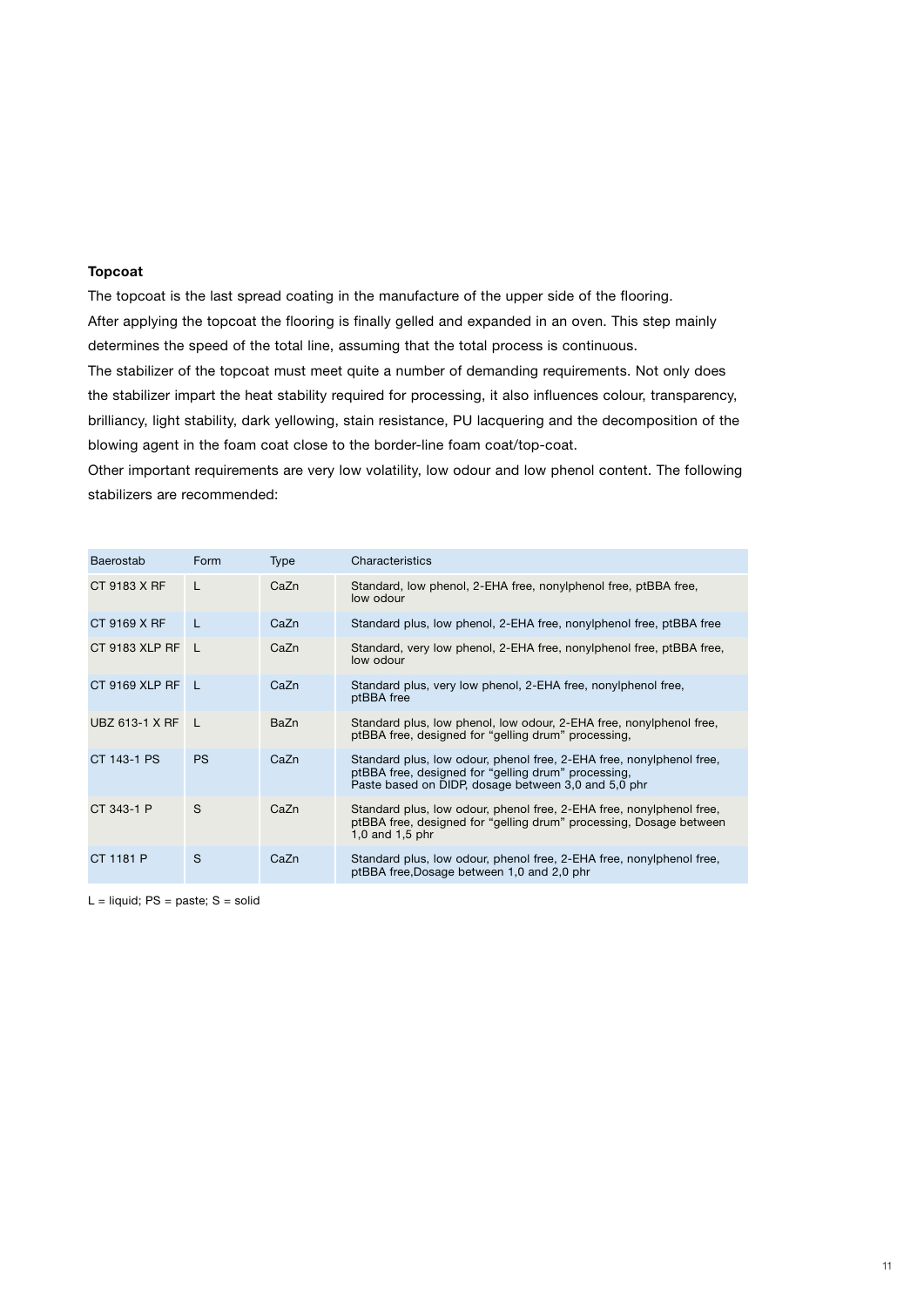#### **Printing**

After pregelling the foam coat is printed. For an excellent printing quality the surface of the foam coat must be absolutely smooth. Some of the printing inks contain a so-called inhibitor (usually benzotriazole and its compounds) which delays or prevents expansion of the foam coat when applied to specific areas. During later expansion this method produces flooring with a relief structure according to the printed design and is known as chemical embossing.

#### **Basecoat**

The surface quality of the pre-gelled basecoat is responsible for the smoothness and uniform thickness of the applied foam coat and therefore also affects the quality of the later printing. To achieve an absolutely smooth and closed (porous-free) surface the basecoat is gelled in contact with a heated metal surface (heated drum). During spreading onto the open glass fibre mat the plastisol penetrates more or less into the mat (impregnation of the mat). The degree of penetration is fixed by the type of glass fibre mat, the plastisol rheology, the kind of spreading and the line speed. Normally, relatively highly filled plastisols (or mechanical foams) are applied. For the heat stabilization inexpensive stabilizers are sufficient except in cases where additional requirements of the finished product demand special stabilizers like low emission, low phenol content and low odour products. The normal dosage is about 1 phr.

| Baerostab   | Form | Tvpe | Characteristics                                                                                                                            |
|-------------|------|------|--------------------------------------------------------------------------------------------------------------------------------------------|
| CT 683 X RF |      | MgZn | Standard, low odour, phosphite free, phenol free, nonylphenol free,<br>ptBBA free, 2-EHA free                                              |
| NT 583 P    | P    | CaZn | Standard plus, low odour, phosphite free, phenol free, nonylphenol free,<br>ptBBA free, 2-EHA free, designed for "gelling drum" processing |

 $L =$  liquid;  $P =$  solid/powder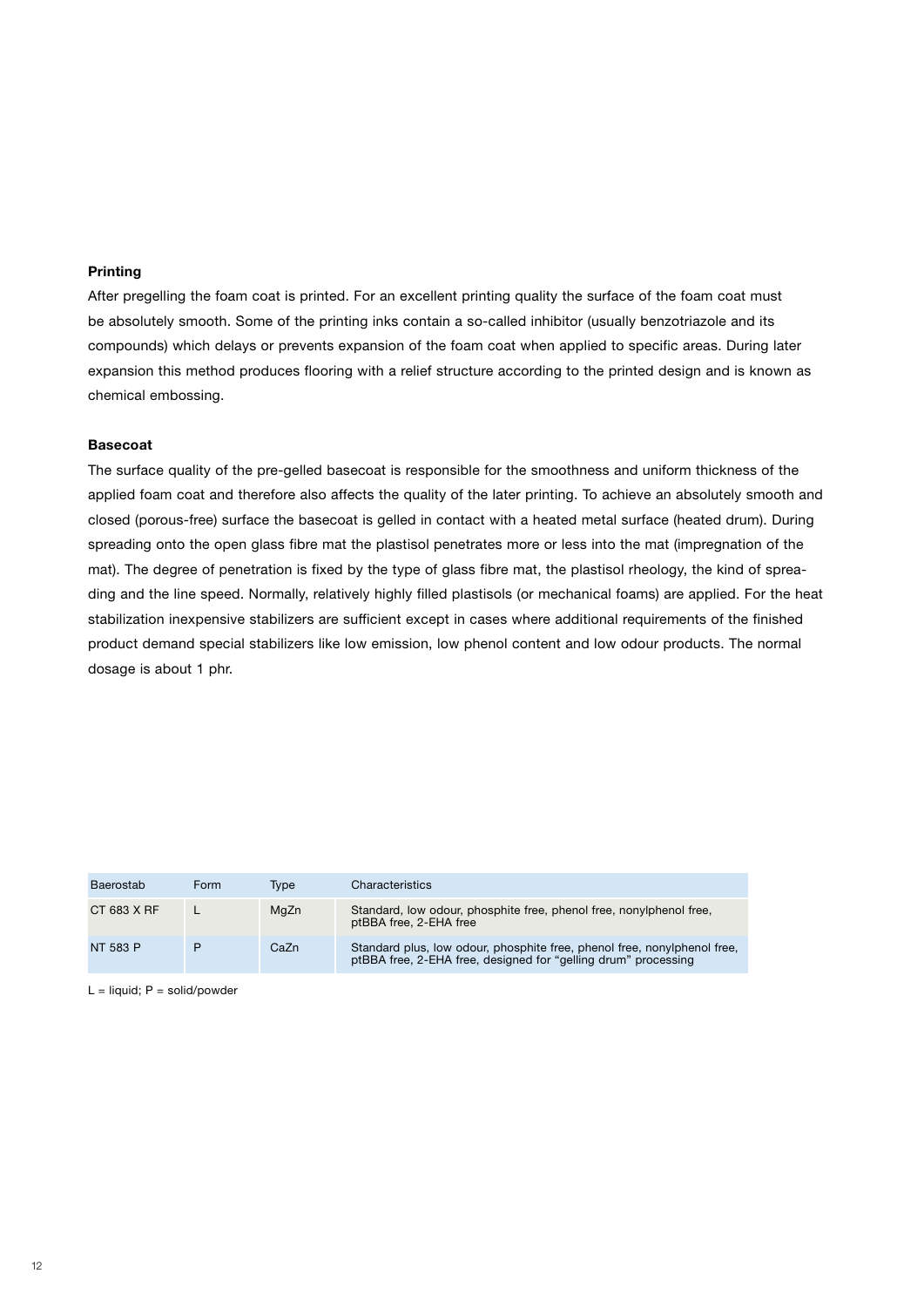## **Stabilizers for artificial leather**

The product range of artificial leathers is almost unlimited. The large number of possible products, beginning with compact unsupported and ending with compact-expanded-textile supported for various requirements or applications (bags, upholstery, clothing, suitcases, shoes, table cloth, etc.), is additionally complicated by variations in processing. All these different possibilities result in different requirements and therefore affecting the choice of stabilizer and kicker.

#### **Compact artificial leather and topcoats**

| Baerostab             | Form | Type | Characteristics                                                                   |
|-----------------------|------|------|-----------------------------------------------------------------------------------|
| UBZ 660-4 RF          |      | BaZn | Standard, nonylphenol free, ptBBA free                                            |
| <b>UBZ 711-1 X RF</b> |      | BaZn | Standard plus, low phenol, 2-EHA free,                                            |
| CT 683 X RF           |      | MgZn | Standard, phosphite free, 2-EHA free, nonylphenol free, ptBBA free,<br>low odour  |
| CT 680 X RF           |      | MgZn | Standard, good colour properties, phosphite free, nonylphenol free,<br>ptBBA free |

 $L =$  liquid



**Close to the reality – artificial leather**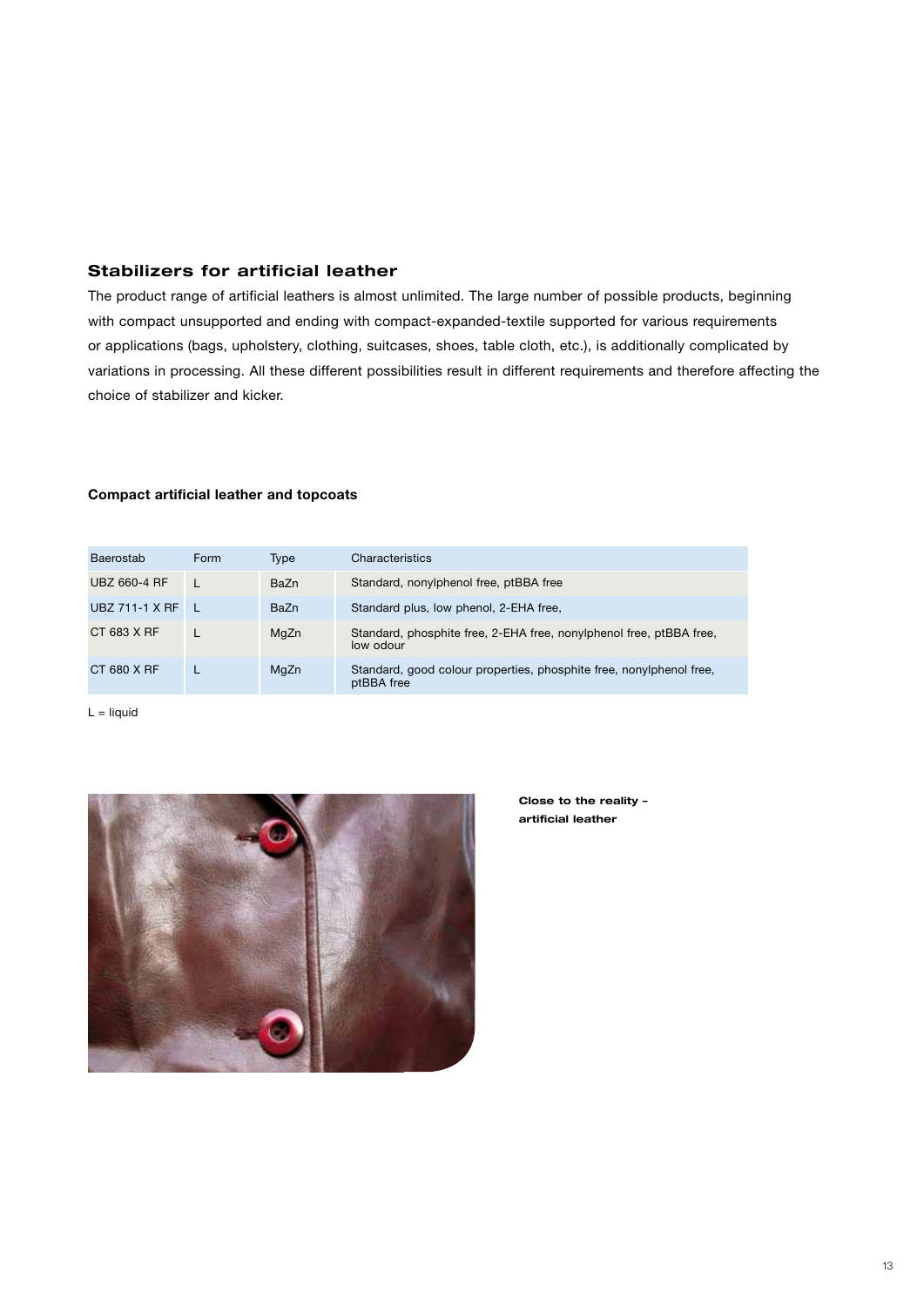### **Kicker for artificial leather**

| Baerostab | Form | Tvpe       | Characteristics                             |
|-----------|------|------------|---------------------------------------------|
| KK 42     |      | <b>KZn</b> | Standard, fast all-round kicker,            |
| KK 42-4   |      | <b>KZn</b> | Standard, fast all-round kicker, 2-EHA free |

 $L =$  liquid

## **Stabilizers for artificial leather / automotive use**

The requirements on the raw materials for products for car interiors have been increased dramatically in the last years. The specifications range from more stringent fogging demands to heat ageing resistance in the temperature range of 130 °C and perfect vacuum forming of unsupported expanded artificial leather. A further requirement is the colour resistance in contact with PUR foam.

Co-stabilizers like Baerostab ASM 711 and ASM 715 normally used in combination with basic stabilizers.

| Baerostab                        | Form      | Type                | Characteristics                                                                                                                                                                                                   |
|----------------------------------|-----------|---------------------|-------------------------------------------------------------------------------------------------------------------------------------------------------------------------------------------------------------------|
| <b>UBZ 711-1 X RF</b>            |           | BaZn                | Standard plus, low phenol, nonylphenol free, ptBBA free, 2-EHA free,                                                                                                                                              |
| ZE 603                           | L         | Epoxy               | Standard plus, epoxy based, metal free, phenol free, nonylphenol free,<br>ptBBA free, 2-EHA free,                                                                                                                 |
| NT 580 A                         | P         | CaZn                | Standard plus, phenol free, nonylphenol free, 2-EHA free, ptBBA free,<br>Bisphenol A free, low fogging, low odour                                                                                                 |
| CT 181 PS                        | <b>PS</b> | CaZn                | Standard plus, phenol free, nonylphenol free, 2-EHA free, ptBBA free,<br>Bisphenol A free, low fogging, low odour, Paste based on DIDP                                                                            |
| <b>ASM 711</b><br><b>ASM 715</b> | P         | $Co-$<br>stabilizer | Co-stabilizers in combination with BaZn and CaZn for improvement of<br>heat ageing resistance in the temperature range of 120 °C to 150 °C and<br>amine resistance when plastisol comes in contact with PUR foam. |
| KK 430-4                         |           | <b>KZn</b>          | Standard, fast kicker, good heat stability                                                                                                                                                                        |

 $L =$  liquid; PS = paste; P = powder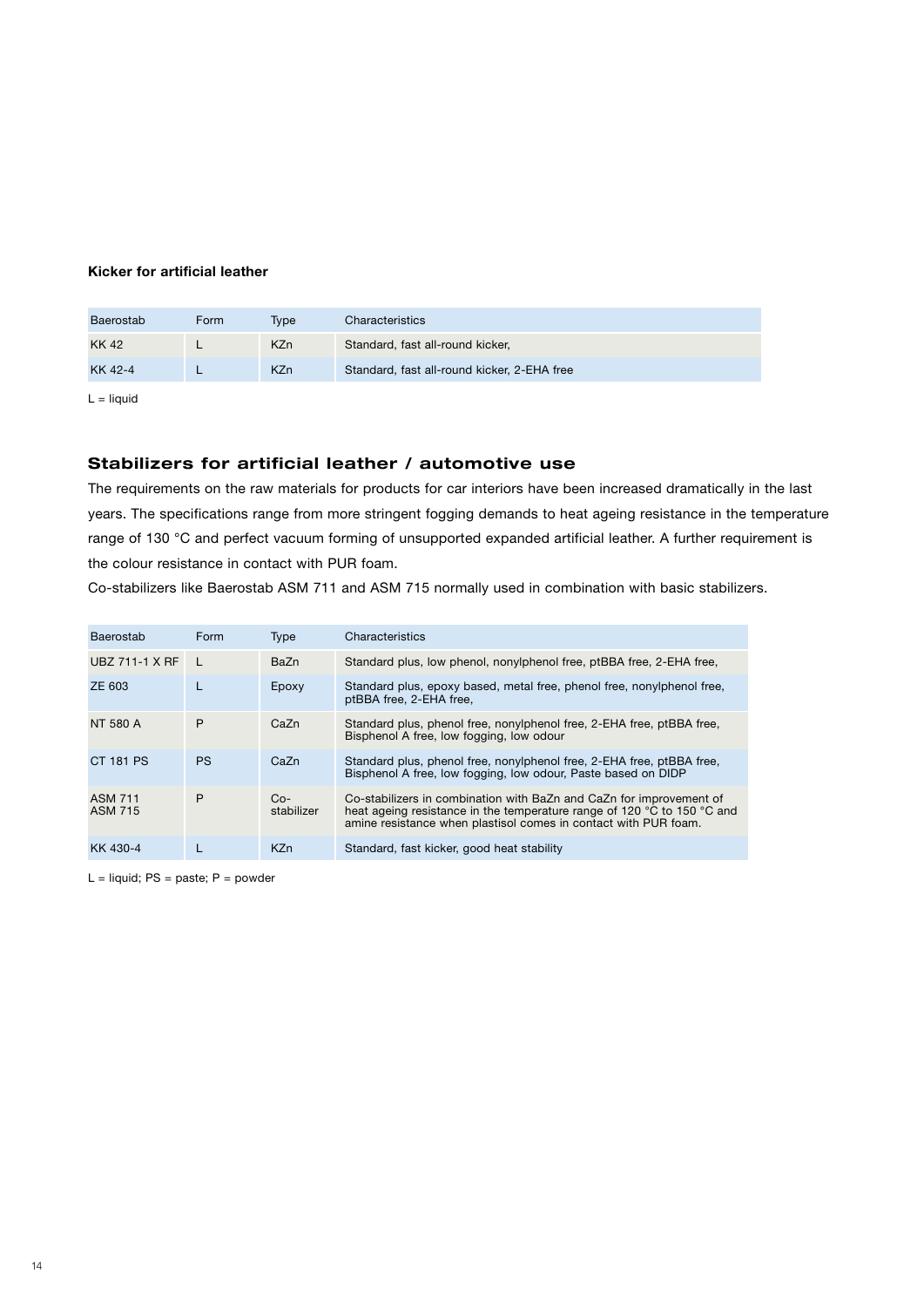## **Kickers and stabilizers for vinyl wall coverings**

High speed processing for wall covering manufacturing requires kickers to start chemical foaming reaction. Next to kickers stabilizers are needed for compact vinyls or compact parts of expanded vinyls. The requirements on the kickers and stabilizers regarding kicking behaviour, whiteness and heat stability are extremely high. New issues like odour and emissions become more and more important.

| Baerostab    | Form | <b>Type</b>     | Characteristics                                                                   |
|--------------|------|-----------------|-----------------------------------------------------------------------------------|
| KK 42        |      | <b>KZn</b>      | Standard, fast all-round kicker,                                                  |
| KK 42-4      | L    | KZ <sub>n</sub> | Standard, fast all-round kicker, 2-EHA free                                       |
| <b>KK48</b>  | L    | <b>KZn</b>      | High performance, very fast kicker, excellent early colour                        |
| <b>KK432</b> | L    | KZ <sub>n</sub> | High performance, very fast kicker, 2-EHA free                                    |
| UBZ 660-4 RF |      | BaZn            | Standard, nonylphenol free, ptBBA free                                            |
| CT 683 X RF  |      | MgZn            | Standard, phosphite free, 2-EHA free, nonylphenol free, ptBBA free,<br>low odour  |
| CT 680 X RF  |      | MgZn            | Standard, good colour properties, phosphite free, nonylphenol free,<br>ptBBA free |

 $L =$  liquid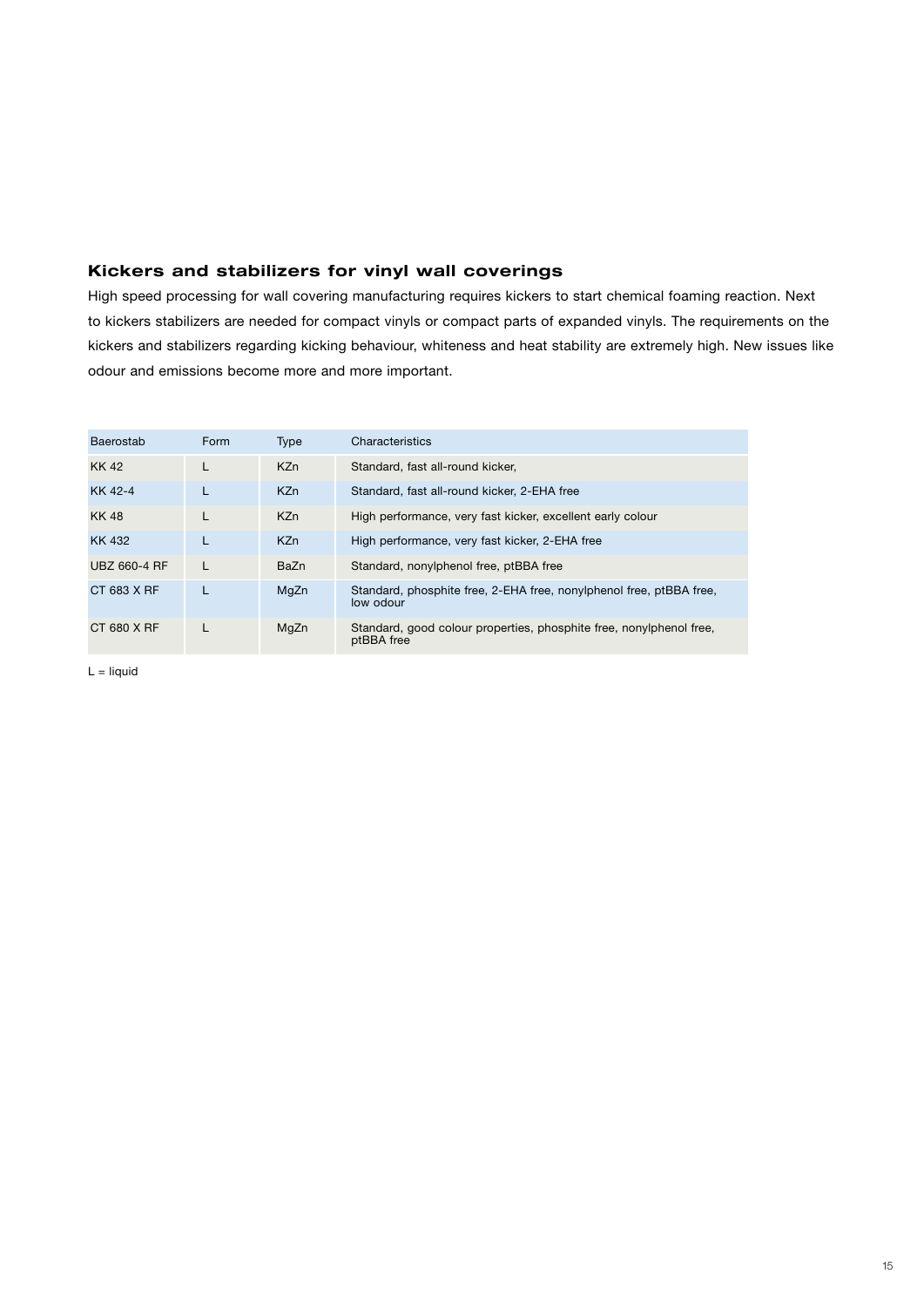## **Stabilizers for outdoor applications, coated textiles, roofing and coil coating**

Roofing, coated textiles (e.g. tarpaulins, tents, inflatable tents, advertisement banners, sun-protections) and coil coating require particularly high light and weathering resistance. Coated textiles require special discolouration resistance caused by amine-based bonding agents.

| Baerostab                        | Form | Type                | Characteristics                                                                                                                                                                                                                                                              |
|----------------------------------|------|---------------------|------------------------------------------------------------------------------------------------------------------------------------------------------------------------------------------------------------------------------------------------------------------------------|
| UBZ 660-4 RF                     | L    | BaZn                | Standard, nonylphenol free, ptBBA free, suitable for coil coating                                                                                                                                                                                                            |
| <b>UBZ 711-1 X RF</b>            | L    | BaZn                | Standard, low phenol, 2-EHA free, nonylphenol free, ptBBA free                                                                                                                                                                                                               |
| <b>UBZ 729 RF</b>                |      | BaZn                | Standard plus, 2-EHA free, nonylphenol free, ptBBA free, highly self<br>lubricated, high whiteness, high compatibility with bonding agent                                                                                                                                    |
| CT 9169 X RF                     |      | CaZn                | Standard, all-purpose, 2-EHA free, nonylphenol free, ptBBA free,<br>suitable for coil coating                                                                                                                                                                                |
| NT 319 P<br>MC 8763-1 CP         | P    | CaZn                | High performance, non-tox for all types of films and profiles,<br>phenol free, 2-EHA free, nonylphenol free, ptBBA free, low emission,<br>performance could be improved by combination with liquid phosphites<br>like Baerostab CWM 201                                      |
| MC 8763-3 CP                     | P    | CaZn                | High performance, especially developed for pool liner, non-tox for<br>all types of films and profiles, phenol free, 2-EHA free, nonylphenol<br>free, ptBBA free, low emission, performance could be improved by<br>combination with liquid phosphites like Baerostab CWM 201 |
| <b>ASM 711</b><br><b>ASM 715</b> | P    | $Co-$<br>stabilizer | Co-stabilizers could be used in combination with basic stabilizers to<br>improve heat ageing and discolouration resistance.                                                                                                                                                  |

 $L =$  liquid;  $P =$  solid/powder



**Front lit**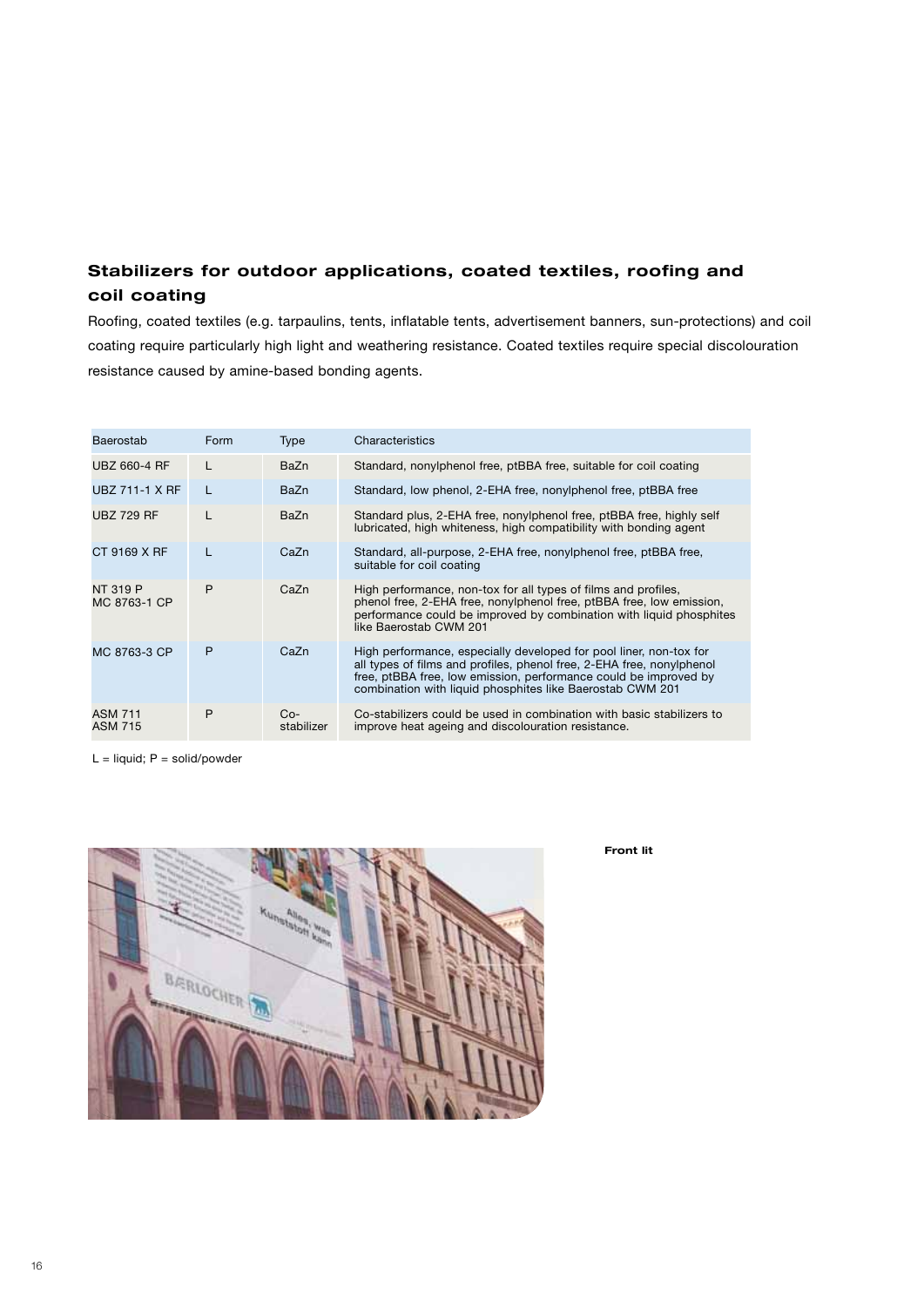## **Stabilizers for car underbody sealants and seam sealers**

For these application plastisol will be applied by spraying process is used (high pressure spray nozzles). Stabilizers of low fatty acid content and low water absorption are preferred.

| Baerostab                       | Form | Tvpe | Characteristics                                                                |
|---------------------------------|------|------|--------------------------------------------------------------------------------|
| <b>UBZ 674 X RF</b>             |      | BaZn | Standard, low phenol, nonylphenol free, ptBBA free, high heat stability,       |
| <b>NT 319 P</b><br>MC 8763-1 CP |      | CaZn | High performance, free of compounds under discussion,<br>long thermo-stability |

## **Stabilizers for dip coating**

Handles for tools and bicycles, hangers and gloves without fabric are manufactured by the hot dipping process. Wire baskets, frames, table and chair legs or textile supported gloves are provided with a PVC coating by cold dipping.

| Baerostab                        | Form      | Type | Characteristics                                                                                                                                                                            |
|----------------------------------|-----------|------|--------------------------------------------------------------------------------------------------------------------------------------------------------------------------------------------|
| <b>UBZ 660-4 RF</b>              | L         | BaZn | Standard, nonylphenol free, ptBBA free,                                                                                                                                                    |
| <b>UBZ 711-1 X RF</b>            | L         | BaZn | Standard plus, low phenol, nonylphenol free, ptBBA free, 2-EHA free                                                                                                                        |
| <b>UBZ 771 RF</b>                |           | BaZn | Standard, nonylphenol free, ptBBA free, high heat stability                                                                                                                                |
| <b>NT 1 S</b><br><b>NT 170 P</b> | P         | CaZn | Standard, non-tox EC / FDA approved, phenol free, nonylphenol free,<br>ptBBA free, 2-EHA free,                                                                                             |
| <b>NT 170 PS</b>                 | <b>PS</b> | CaZn | Standard, non-tox paste based on ESBO, EC / FDA approved, phenol<br>free, nonylphenol free, ptBBA free, 2-EHA free                                                                         |
| CT 680 X RF                      | L         | MgZn | Standard, good colour properties, phosphite free, nonylphenol free,<br>ptBBA free                                                                                                          |
| CT 683 X RF                      | L         | MgZn | Standard, phosphite free, 2-EHA free, nonylphenol free, ptBBA free,<br>low odour                                                                                                           |
| NT 333 RF                        | L         | CaZn | Standard, non-tox, phosphite-free, phenol-free, 2-EHA free,<br>nonylphenol free, ptBBA free, suitable for toys to be in compliance<br>with EN 71, compliance with food contact regulations |

 $L =$  liquid; PS = paste; P = powder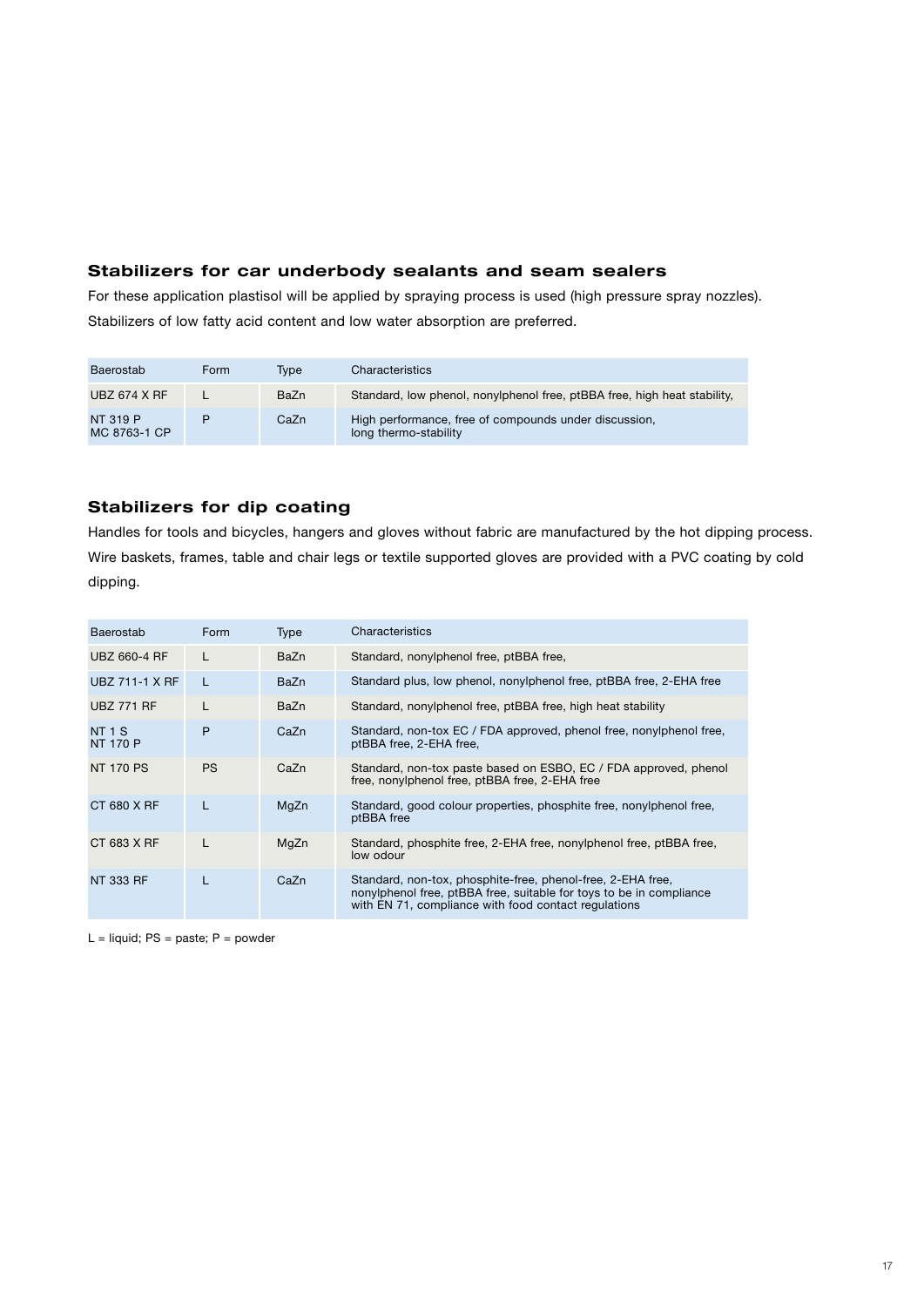## **Stabilizers for rotational moulding**

Balls, dolls, anatomic models, toy animals and other articles are produced by rotational moulding. Besides from technical requests, for goods used by children final product must comply with the requirements of the European Toys Standard EN 71.

| Baerostab             | Form | <b>Type</b> | Characteristics                                                                                                                                                                            |  |
|-----------------------|------|-------------|--------------------------------------------------------------------------------------------------------------------------------------------------------------------------------------------|--|
| <b>UBZ 711-1 X RF</b> |      | BaZn        | Standard plus, low phenol, nonylphenol free, ptBBA free,<br>2-EHA free.                                                                                                                    |  |
| <b>UBZ 674 X RF</b>   |      | BaZn        | Standard, low phenol, nonylphenol free, ptBBA free, high heat stability,                                                                                                                   |  |
| CT 680 X RF           |      | MgZn        | Standard, good colour properties, phosphite free, nonylphenol free,<br>ptBBA free                                                                                                          |  |
| CT 682 X RF           |      | MgZn        | Standard, phosphite free, 2-EHA free, nonylphenol free, ptBBA free,<br>low odour                                                                                                           |  |
| NT 333 RF             |      | CaZn        | Standard, non-tox, phosphite-free, phenol-free, 2-EHA free,<br>nonylphenol free, ptBBA free, suitable for toys to be in compliance<br>with EN 71, compliance with food contact regulations |  |

 $L =$  liquid

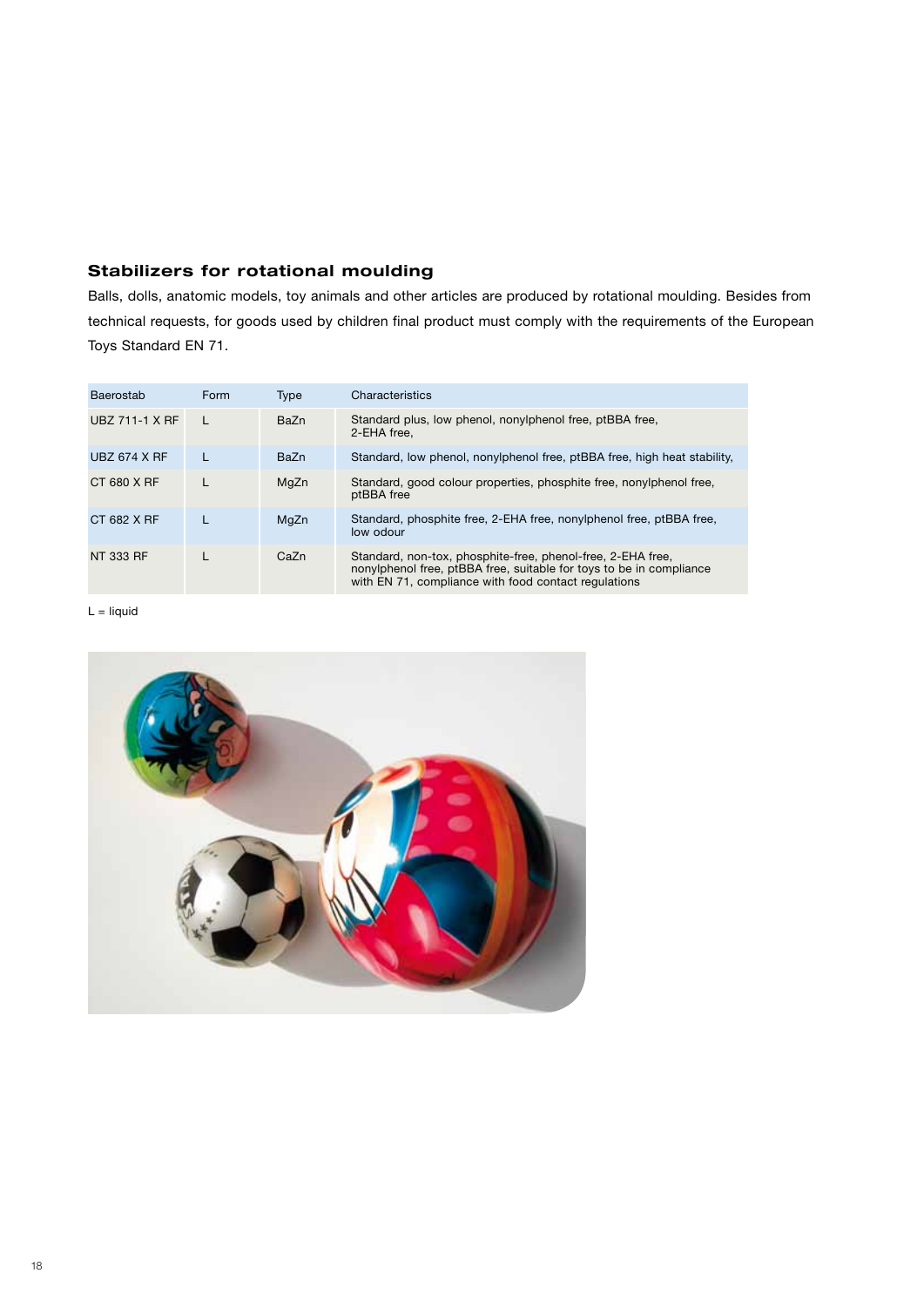## **Stabilizers for conveyor and processing belts**

There are an uncountable number of different conveyor and processing belts. Belts are used for technical and food contact applications. Special requirements as HACCP (hazard analysis and critical control point concept) for food + pharma belts must be taken into consideration. Conveyor and processing belts are normally multi-layer systems coated on a fabric, often basecoat is containing amine based bonding agents.

| Baerostab                        | Form      | Type | Characteristics                                                                                                                       |  |
|----------------------------------|-----------|------|---------------------------------------------------------------------------------------------------------------------------------------|--|
| UBZ 660-4 RF                     | L         | BaZn | Standard, nonylphenol free, ptBBA free                                                                                                |  |
| <b>UBZ 729 RF</b>                |           | BaZn | Standard plus, 2-EHA free, nonylphenol free, ptBBA free,<br>high whiteness, high compatibility with bonding agent                     |  |
| <b>UBZ 674 X RF</b>              | L         | BaZn | Standard, nonylphenol free, ptBBA free, high heat stability                                                                           |  |
| <b>NT 1 S</b><br><b>NT 170 P</b> | P         | CaZn | Standard, non-tox EC / FDA approved, phenol free, nonylphenol free,<br>ptBBA free, 2-EHA free                                         |  |
| <b>NT 170 PS</b>                 | <b>PS</b> | CaZn | Standard, non-tox paste based on ESBO, EC / FDA approved,<br>phenol free, nonylphenol free, ptBBA free, 2-EHA free                    |  |
| CT 680 X RF                      | L         | MgZn | Standard, good colour properties, phosphite free, nonylphenol free,<br>ptBBA free                                                     |  |
| CT 683 X RF                      |           | MgZn | Standard, phosphite free, 2-EHA free, nonylphenol free, ptBBA free,<br>low odour                                                      |  |
| NT 333 RF                        |           | CaZn | Standard, non-tox, phosphite-free, phenol-free, 2-EHA free,<br>nonylphenol free, ptBBA free, compliance with food contact regulations |  |

 $L =$  liquid; PS = paste; P = powder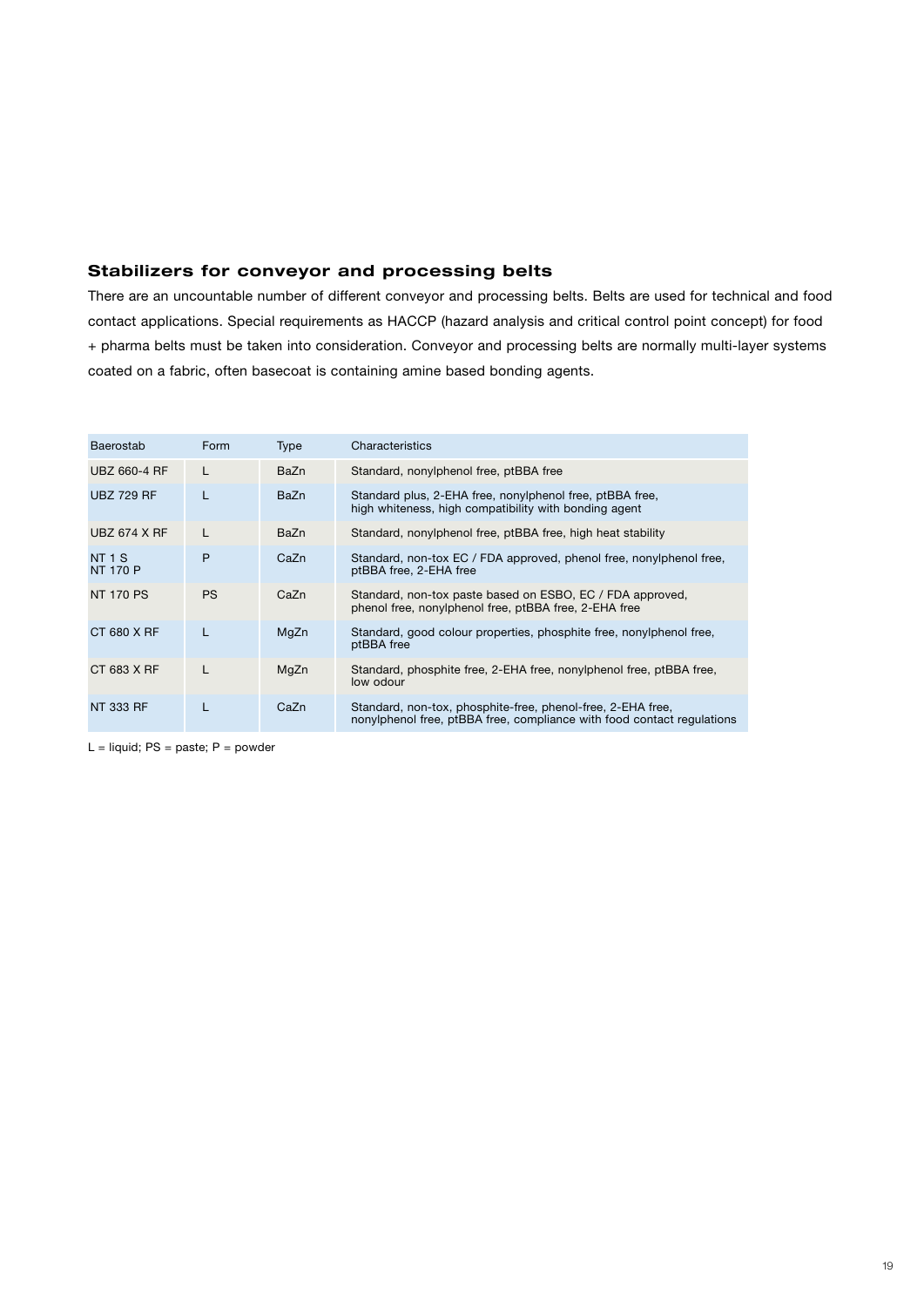# **Other Additives for the Processing of Plastisol**

| Product                                | Type                             |   | Form Dosage [phr] | Characteristics                                                                                                                                                                               |
|----------------------------------------|----------------------------------|---|-------------------|-----------------------------------------------------------------------------------------------------------------------------------------------------------------------------------------------|
| Baerolub 72 O                          | Viscosity depressant             | L | $3,0 - 10,0$      | High flash point hydrocarbon, low VOC, improves mould release<br>behaviour,                                                                                                                   |
| Baerolub 76                            | Viscosity depressant             | L | $3,0 - 10,0$      | Low flash point hydrocarbon, improves mould release behaviour                                                                                                                                 |
| Baerolub L-KK                          | External lubricant               | L | $0, 1 - 0, 5$     | Hydrocarbon wax, suitable for twist-off cap application,<br>it reduces opening force, EC / FDA approved                                                                                       |
| Baerostat 318 S                        | Antistatic agent                 | L | $0,5 - 10,0$      | Improves electrical conductivity, imparts antistatic properties                                                                                                                               |
| Baerostat 351                          | Antistatic agent                 | L | $0,5 - 10,0$      | Improves electrical conductivity, imparts antistatic properties                                                                                                                               |
| <b>Laevisiel SL</b>                    | Silica                           | P | $0,5 - 1,0$       | Avoids formation of plate-out during processing, $d50 = 5 \mu m$                                                                                                                              |
| <b>Laevisiel SP</b>                    | <b>Silica</b>                    | P | $0,5 - 1,0$       | Avoids formation of plate-out during processing, $d50 = 20 \mu m$                                                                                                                             |
| Baerostab ASM 104                      | Co-stabilizer                    | P | $0, 1 - 0, 5$     | Organic co-stabilizer for combination with mixed metal stabilizers<br>in order to prevent a pink discolouration during heat ageing<br>(especially in darkness)                                |
| Baerostab ASM 711<br>Baerostab ASM 715 | Co-stabilizer                    | P | $0,5 - 2,5$       | Improvement of the heat ageing resistance in the temperature<br>range of 120-150 °C (prevents discolouration and embrittlement)<br>and for achievement of amine resistance (PUR foam backing) |
| Baerostab B 200 P                      | <b>UV Absorber</b>               | P | $0,2 - 0,4$       | Improvement of the light stability/weatherability for outdoor appli-<br>cations                                                                                                               |
| Baerostab LSA                          | <b>ESBO</b>                      | L | $2,0-4,0$         | Epoxidised soya bean oil, improvement of heat and light stability<br>by synergetic effect together with mixed metal stabilizers                                                               |
| Baerostab LSU                          | Epoxy octyl stearate             | L | $2,0-4,0$         | Co-stabilizer, improvement of heat and light stability by<br>synergetic effect together with mixed metal stabilizers                                                                          |
| Baerostab CWM 35                       | Organo-Phosphite,<br><b>TNPP</b> | L | $0,3 - 1,0$       | Organic co-stabilizer, improvement of heat stability and colour,<br>low odour                                                                                                                 |
| Baerostab CWM 201                      | Organo-Phosphite,<br><b>TTDP</b> | L | $0,3 - 1,0$       | Organic co-stabilizer, improvement of heat stability and colour,<br>low odour, for outdoor applications                                                                                       |
| Baerostab CWM 201<br><b>XLP</b>        | Organo-Phosphite,<br><b>TTDP</b> | L | $0,3 - 1,0$       | Organic co-stabilizer, improvement of heat stability and colour,<br>low odour, for outdoor applications, very low phenol                                                                      |

 $L =$  liquid;  $P =$  powder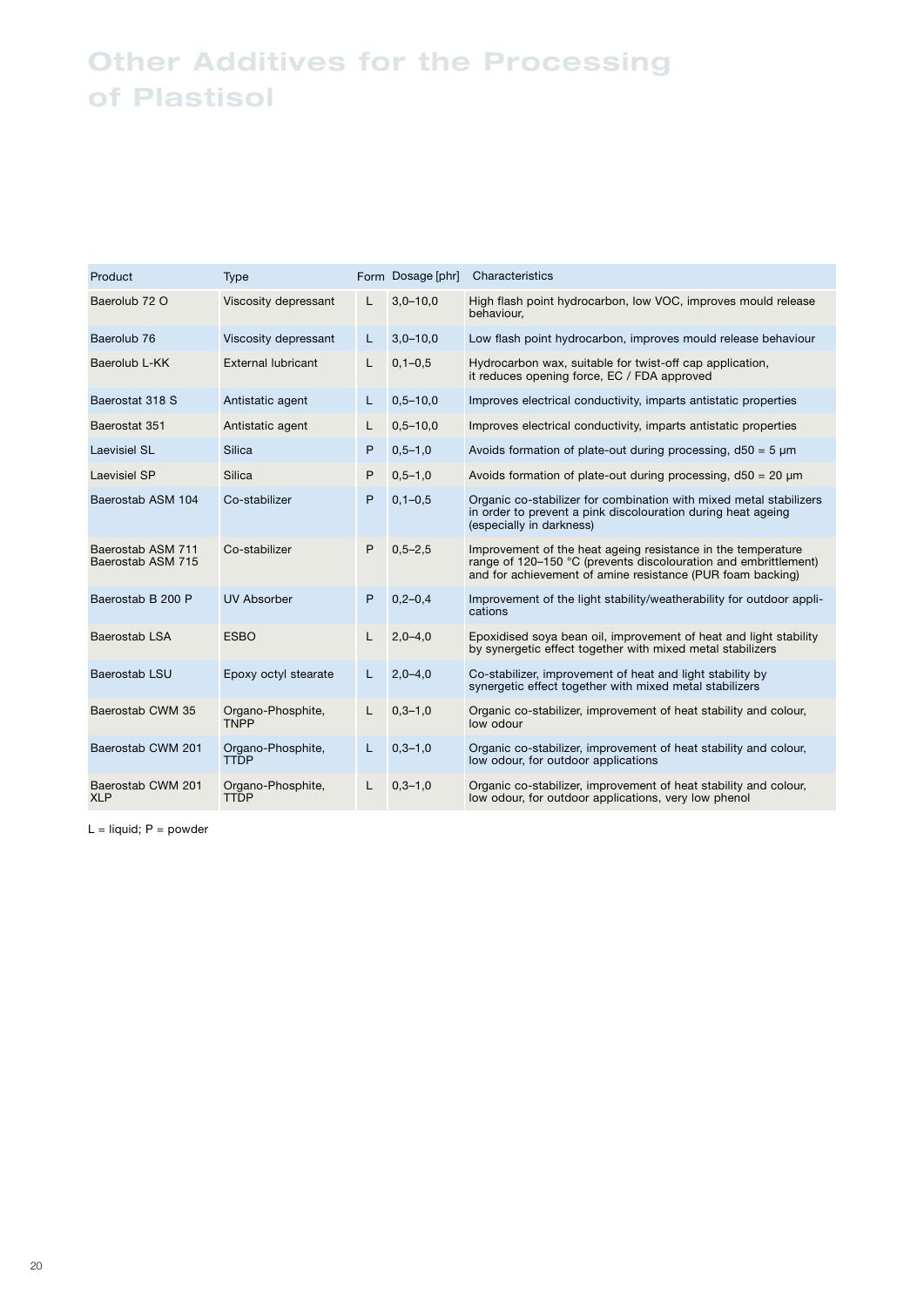

we add character to plastics